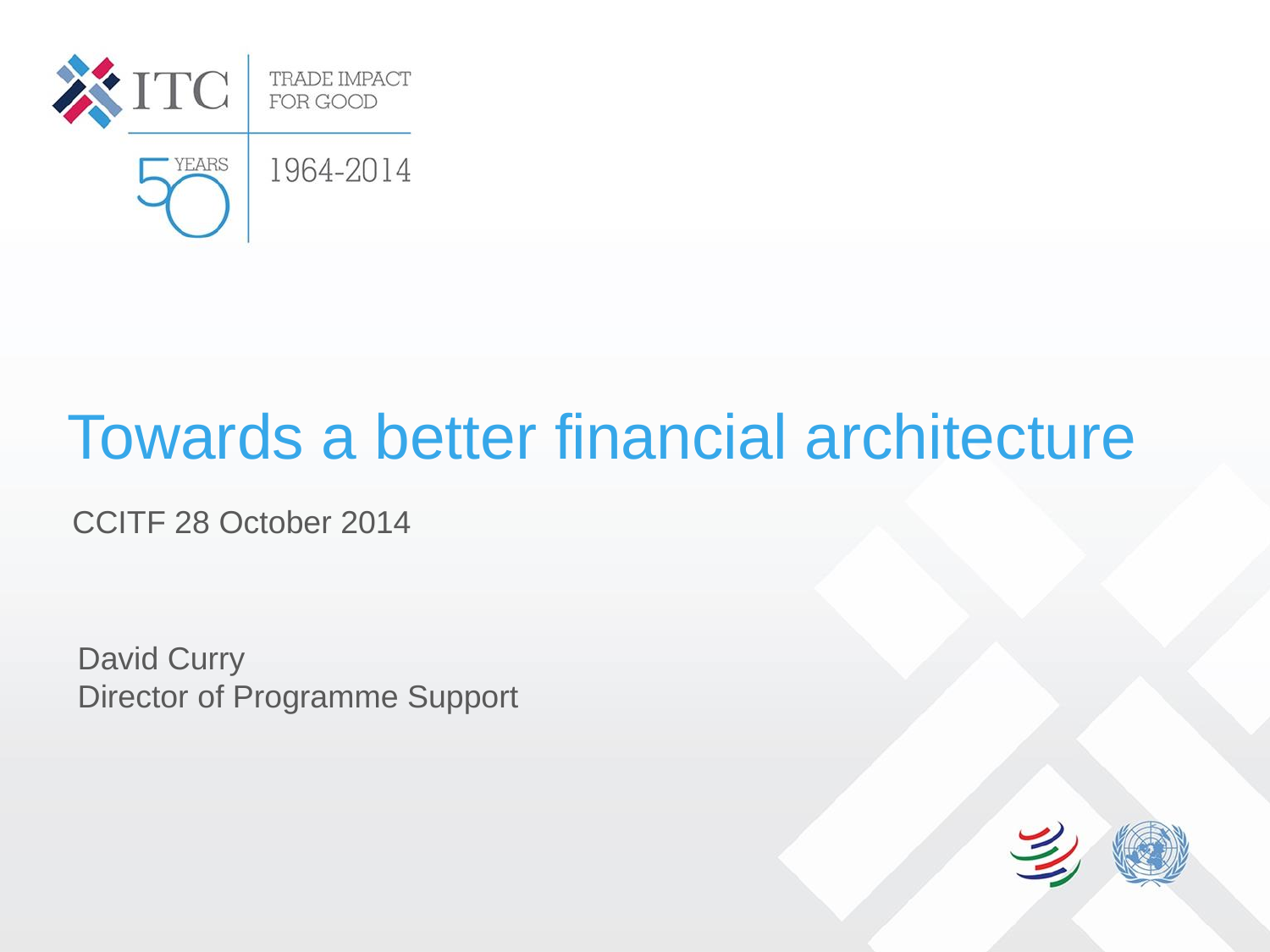### ITC Financial Architecture





of TRADE IMPACT FOR GOOD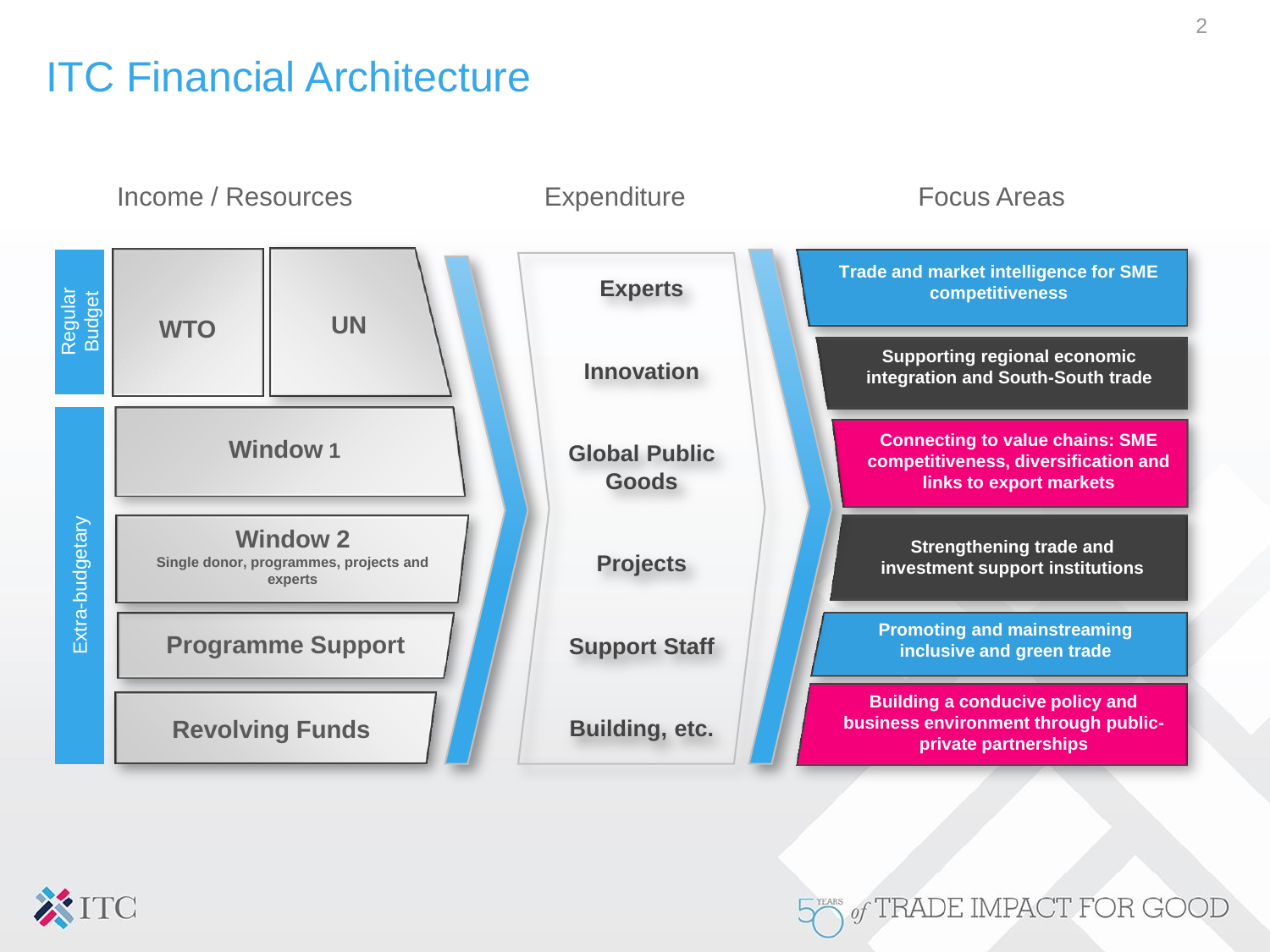### ITC is growing…

Net expenditure 2000-14





of TRADE IMPACT FOR GOOD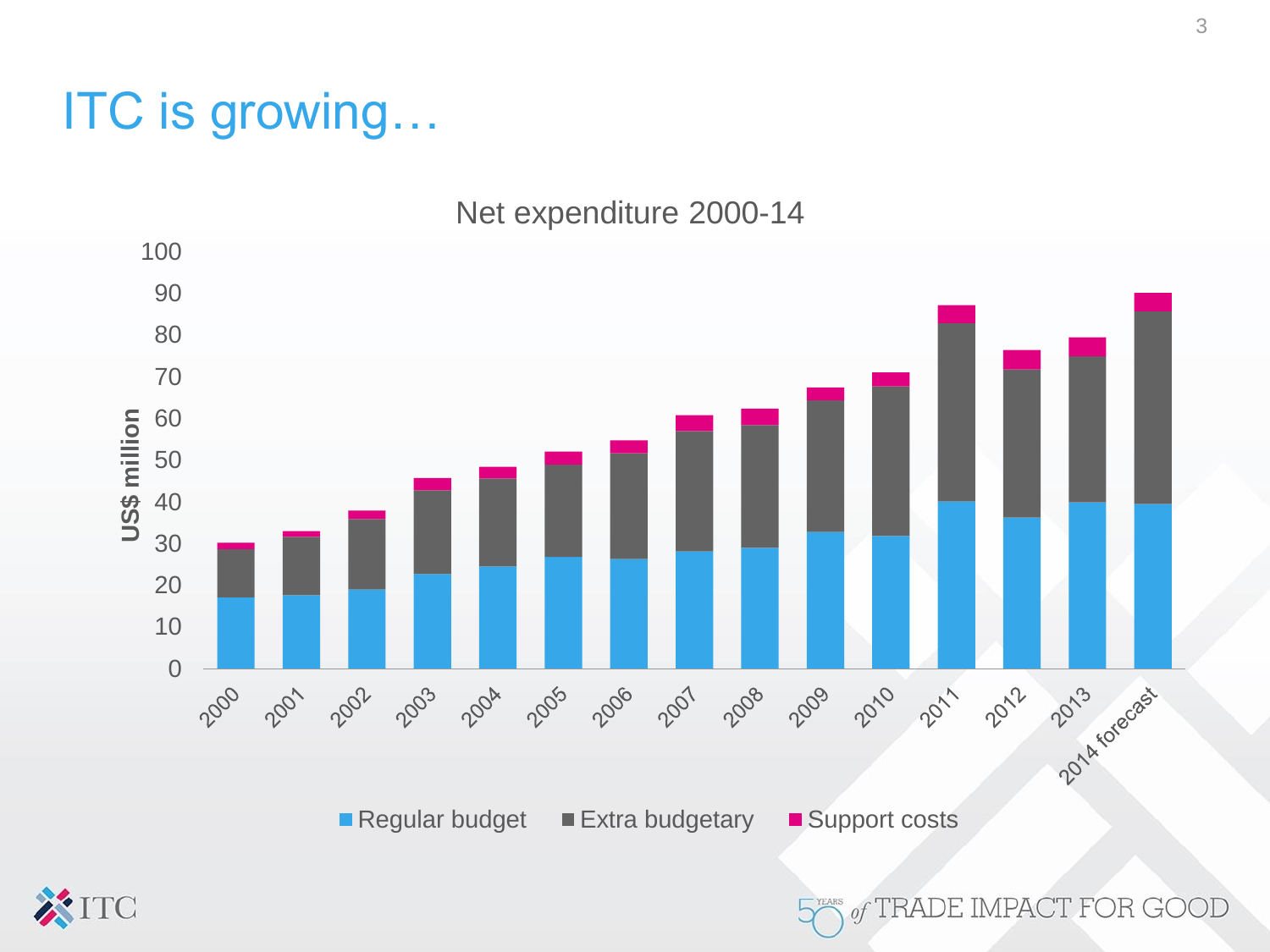## …but there are some financial architecture issues

**To deliver more benefit we need more funding, more** predictability and more long-term funding and to accommodate that growth through reforms

Window 1 is being better utilised than ever before, but donors are putting more restrictions on Window 2…and as a result cash is being squeezed





PACT FOR GOO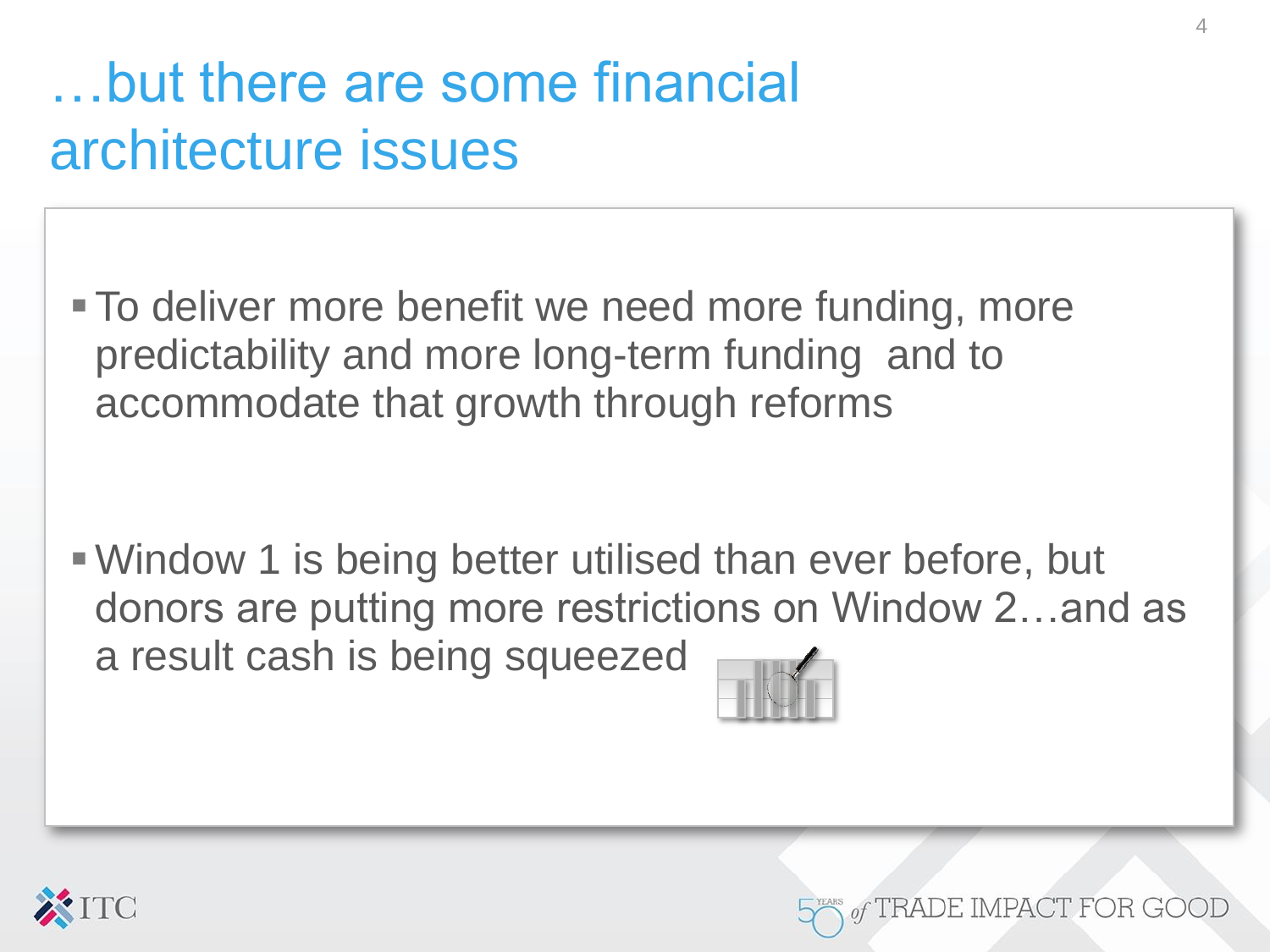Donors have a variety of non-core funding routes, we should encourage longer, more strategic financing

|                       |                             |                                         |                          |                                 |                                                                 | XB                      |                        |                        |                                                                              |                                                                                |                | Unearnarkeu<br>W1<br>carmated<br>W <sub>2</sub><br>Carried May<br>SOF<br><b>COSTED</b> |                                |                   |  |  |
|-----------------------|-----------------------------|-----------------------------------------|--------------------------|---------------------------------|-----------------------------------------------------------------|-------------------------|------------------------|------------------------|------------------------------------------------------------------------------|--------------------------------------------------------------------------------|----------------|----------------------------------------------------------------------------------------|--------------------------------|-------------------|--|--|
| <b>SNCO-</b><br>Areas | $\mathbf{1}$                | <b>Trade and market</b><br>intelligence |                          | $\overline{2}$                  | <b>Regional</b><br>integration &<br><b>South-South</b><br>links | $\overline{3}$          | <b>Value</b><br>chains |                        | <b>TSI</b><br>strengthening                                                  | $\overline{\mathbf{5}}$<br><b>Inclusiveness</b><br>$\mathbf{g}$<br>green trade |                | $6\phantom{a}$                                                                         | <b>Buginess</b><br>Enviroument |                   |  |  |
| Programmes            | Competitive<br>Intelligence | NTMs in Goods and<br>Services           | Transparency in<br>Trade | Boosting Intra-African<br>Trade | Promoting South-<br>South Links                                 | Value Added to<br>Trade | E-Solutions            | <b>AIM for Results</b> | $\overline{\mathrm{o}}$<br><b>Building Coalitions</b><br>Services Industries | EPC&<br>YE&T<br>M8T                                                            | $\frac{11}{8}$ | Strategy<br>Export                                                                     | Trade Facilitation             | Trade Negotiation |  |  |
| Projects              |                             |                                         |                          |                                 |                                                                 |                         |                        |                        |                                                                              |                                                                                |                |                                                                                        |                                |                   |  |  |



Focus

W1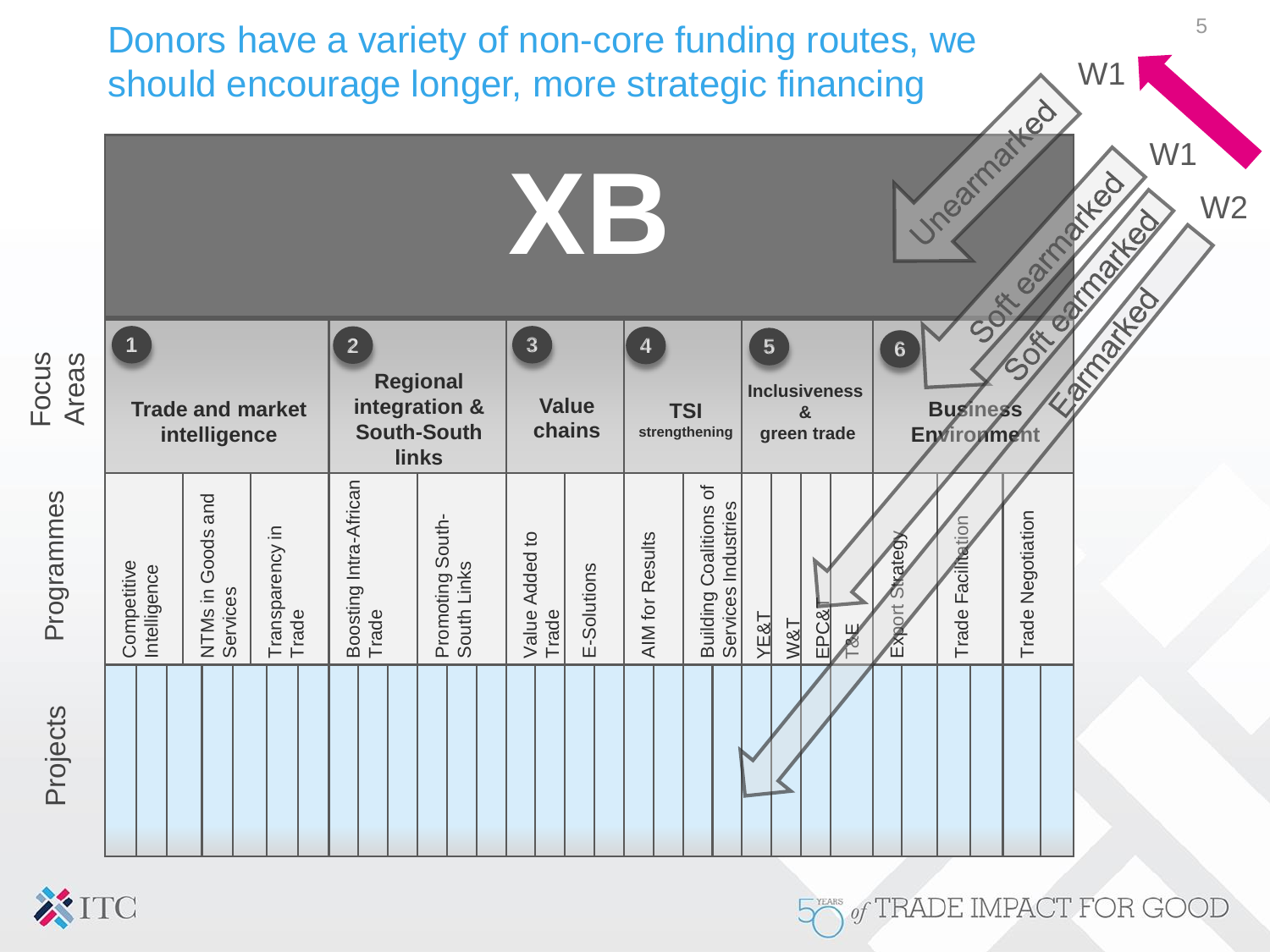# Increasing cashflow pressure

#### **REASONS**

- Lack of fungibility across RB and XB funds
- Continued late receipts of Window 1 funds
- Reduction in Window 1 funds carried forward
- Need to forward fund Window 2 projects and payment in arrears
- **Example 1 Low level of Operating Reserve**
- **Lack of flexibility in growing the Operating Reserve**



DE IMPACT FOR GOO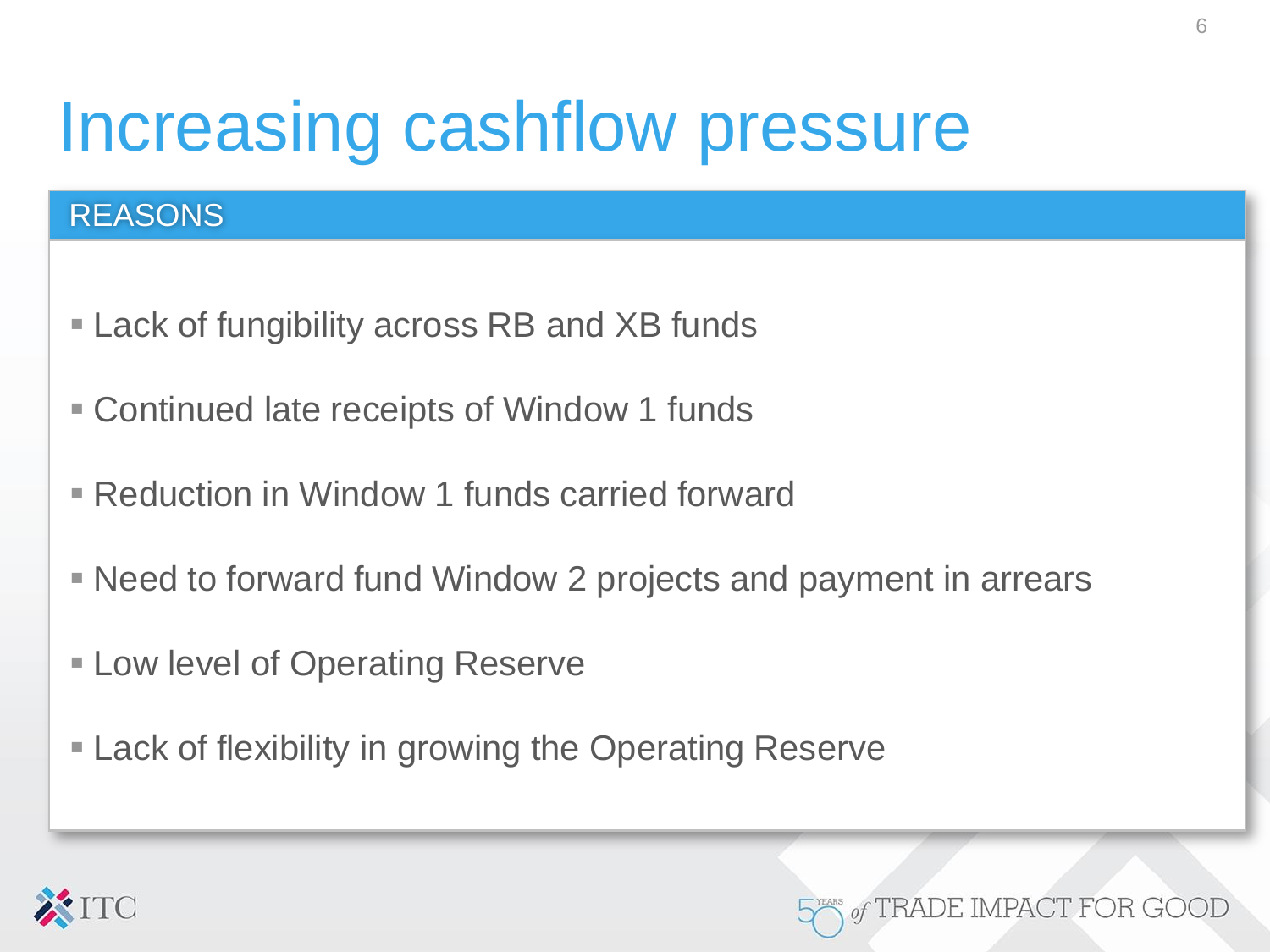### W1 funds are generally received about 6 months in arrears

**W1 Contributions per Quarter during 2012-2014**





of TRADE IMPACT FOR GOOI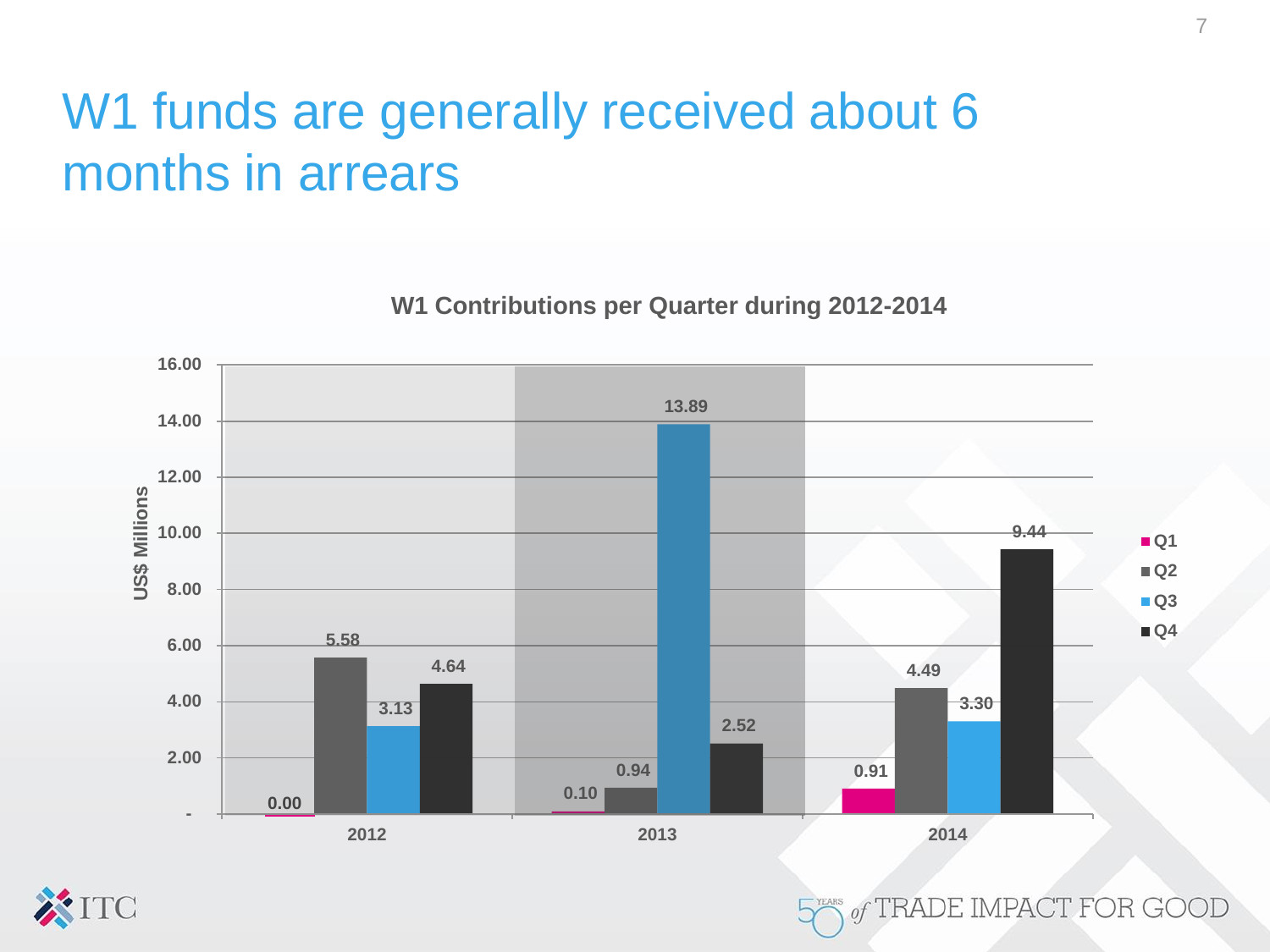### ITC has been able to progressively operationalise more of its W1 resources



of TRADE IMPACT FOR GOO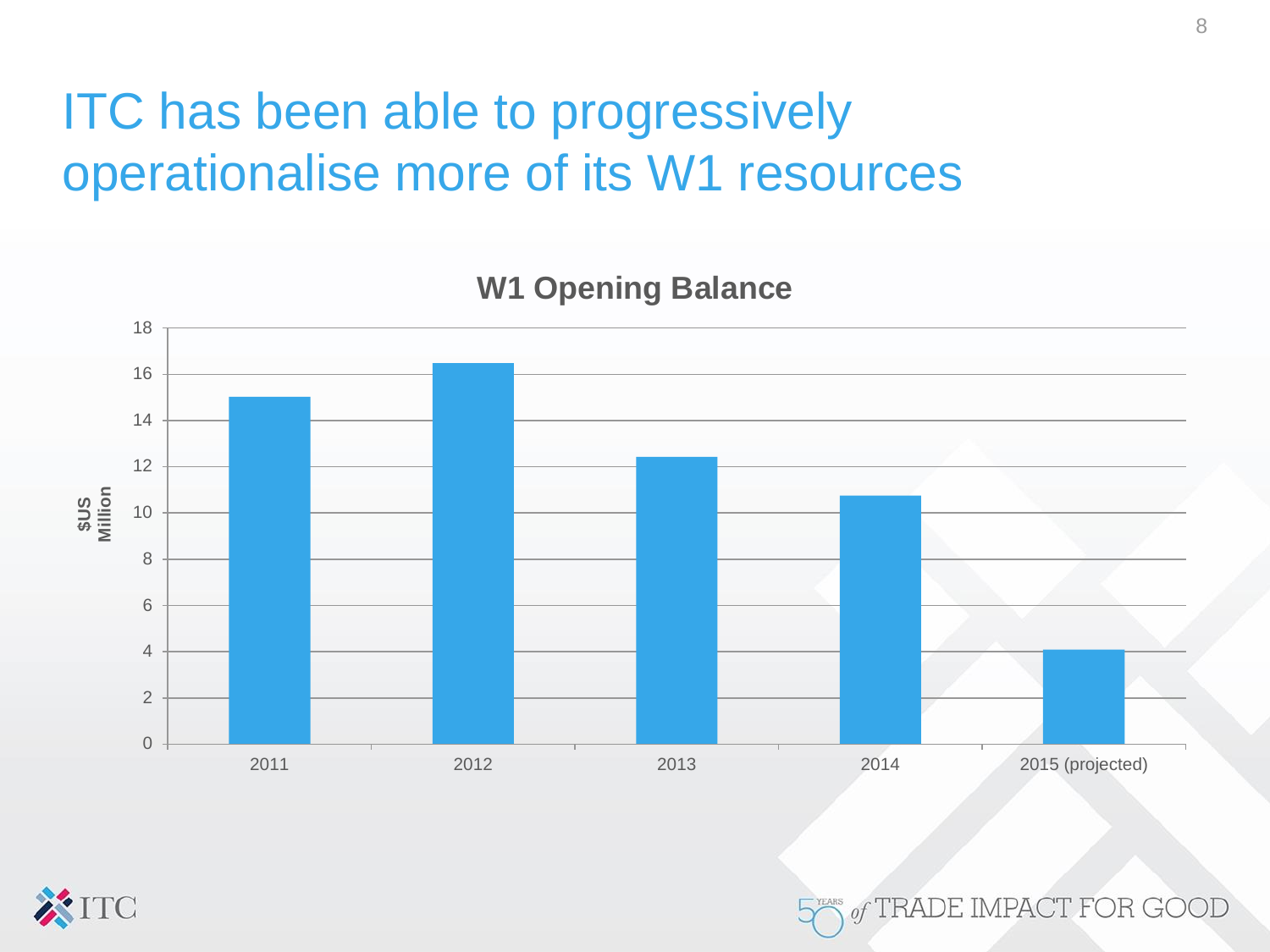### Cashflow forecast



9

of TRADE IMPACT FOR GOOD

Oct/2014 Nov/2014 Dec/2014 Jan/2015 Feb/2015 Mar/2015 Apr/2015 May/2015 Jun/2015 Jul/2015 Aug/2015 Sep/2015 Oct/2015 Nov/2015 Dec/2015